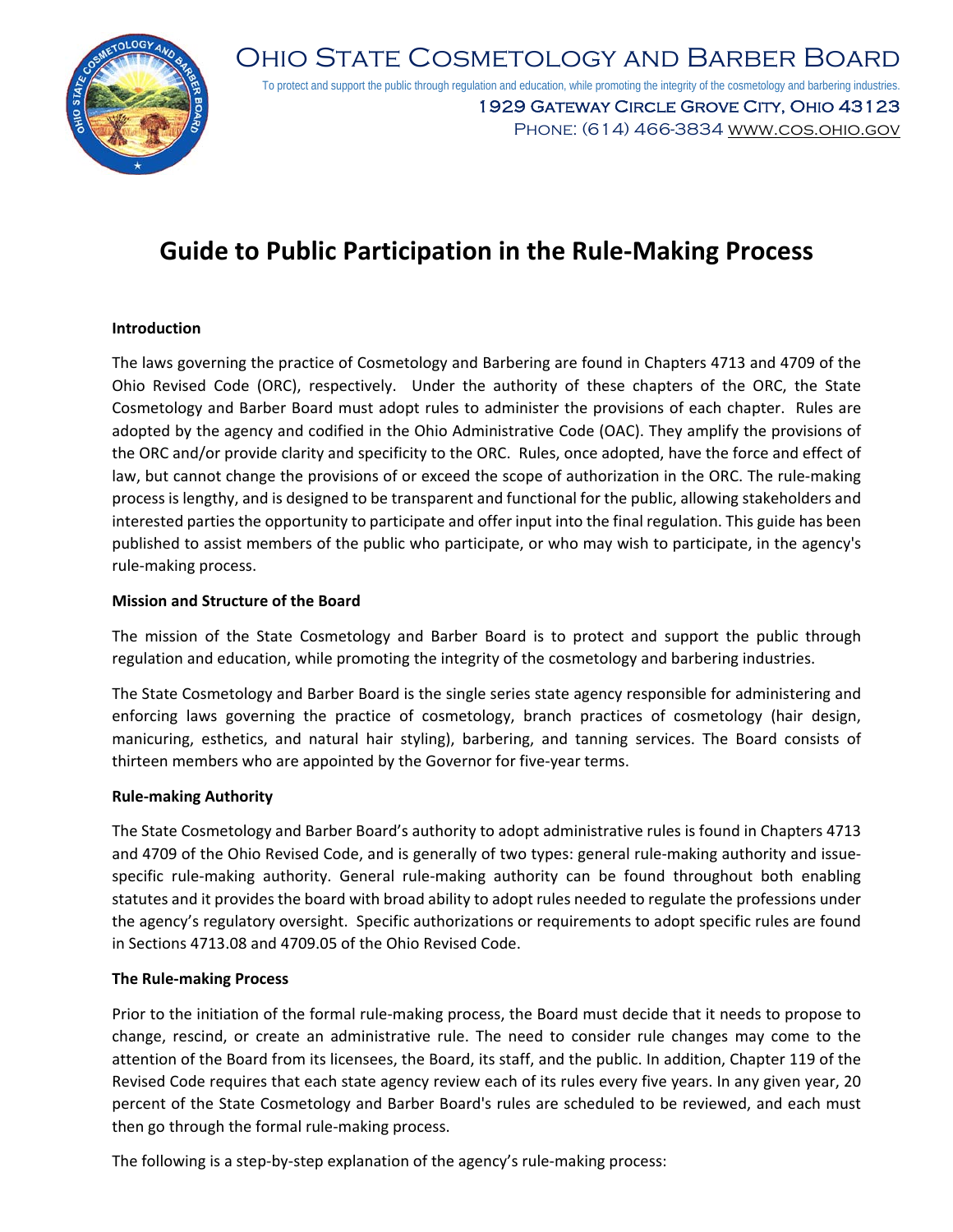## *Step 1: Rules Review Committee*

With a few exceptions, proposed new, amended, or rescinded rules and rules up for their five‐year review are reviewed by the State Cosmetology and Barber Board's Rules Review Committee. This committee is composed of members of the Board and Board staff. The Rules Review Committee meets as needed to consider business brought to the committee by staff.

# *Step 2: Approval for Filing by the Board*

Once reviewed by the Rules Committee, proposed new, amended, or rescinded rules will be made available for preliminary stakeholder review and comments. Comments received will be reviewed and considered, and any appropriate changes will be incorporated into the proposed rules. The proposed rules will then be placed before the full Board and, if approved, the rules will then be filed with the Common Sense Initiative (CSI), and later, the Joint Committee on Agency Rule Review (JCARR).

# *Step 3: Common Sense Initiative (CSI)*

Prior to filing with JCARR, **all rules** (including no‐change rules) must be reviewed by the CSI office, which operates within the Lt. Governor's Office. Review by CSI is normally required for all Board rules that meet at least one of the following adverse business impact criteria:

1. The rule requires a license, permit, or any other prior authorization to engage in or operate a line of business;

2. The rule imposes a criminal penalty, a civil penalty, or another sanction, or creates a cause of action, for failure to comply with its terms; or

3. The rule requires specific expenditures or the report of information as a condition of compliance.

The CSI process provides entities that may be impacted by the rule the opportunity to provide comment. This process takes approximately 16 business days and all rules filed with CSI, along with a document referred to as a business impact analyses are posted to the agency's proposed rules web page (http://cos.ohio.gov/LAWS‐RULES/PROPOSED‐RULES). CSI will issue a recommendation to the Board based on their review and the feedback provided during the comment period.

# *Step 4: Joint Committee on Agency Rule Review (JCARR)*

If the agency receives a favorable recommendation from CSI, it will formally file the rules with JCARR.

# *Public Hearing*

As part of the JCARR process, the agency holds a public hearing within 30 – 40 days after the rules have been filed with JCARR. This allows the agency to receive additional comments and testimony on the rules prior to or during the public hearing. All public hearing notices are posted to the agency's proposed rules web page (www.cos.ohio.gov/ LAWS‐RULES/PROPOSED‐RULES).

Public hearing notices and copies of the proposed or amended rules are also available on the Register of Ohio's website at http://www.registerofohio.state.oh.us.

On the date, time and place designated in the notice, the agency will conduct a public hearing at which any person affected by the proposed action of the agency or any member of the public may testify.

Once the hearing record is closed, the agency will review and consider all the testimony and may decide to proceed with the rule(s) unchanged, withdraw the rule(s), or amend the rule(s) based on the testimony received.

# *JCARR Hearing*